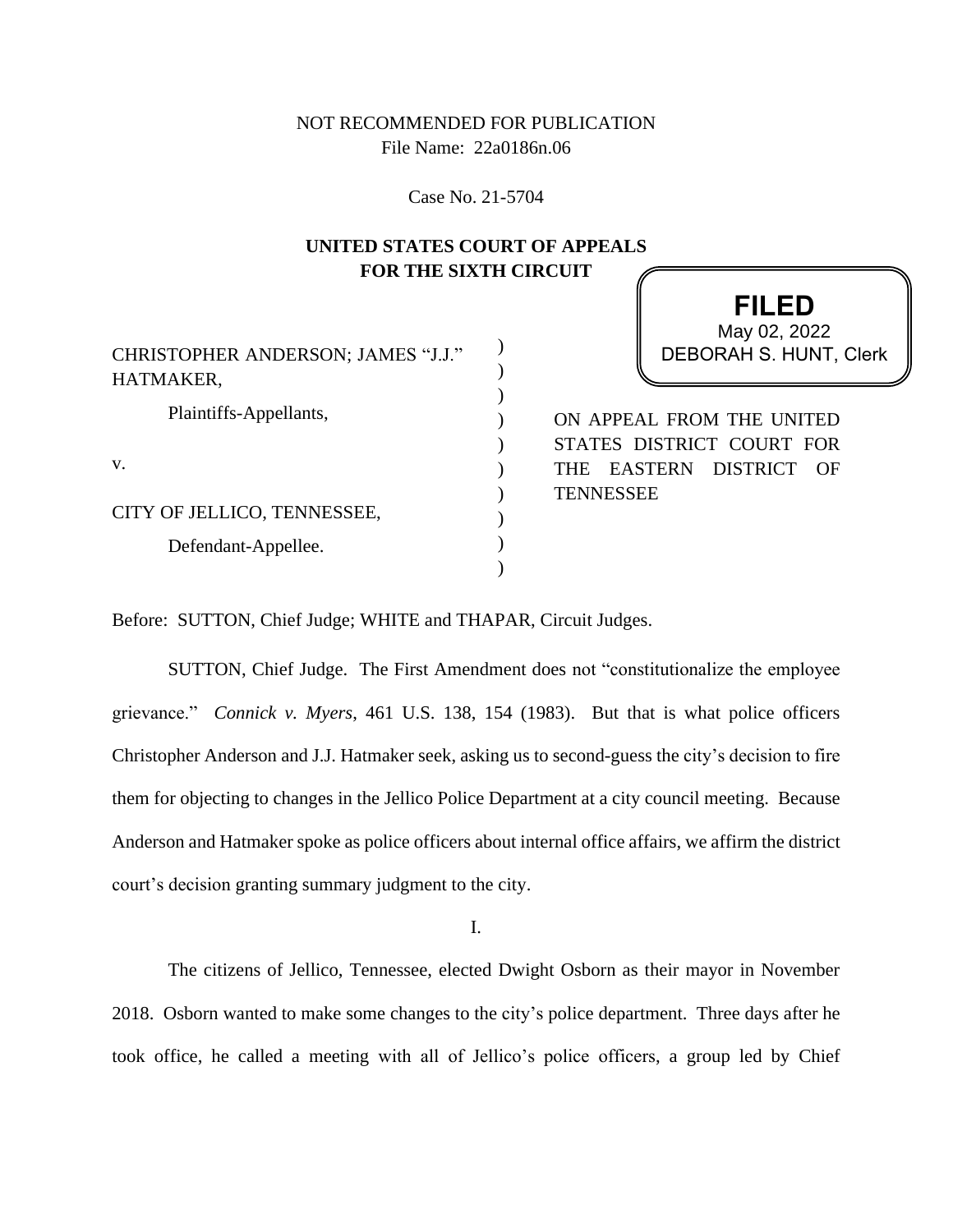Christopher Anderson and Assistant Chief J.J. Hatmaker. Two members of the Police and Fire Committee also attended, including the committee's new chair, Alderwoman Sandy Terry.

The meeting covered several topics. Osborn wanted the officers to use more courteous language when interacting with the public, and he proposed a more formal police uniform and increased use of marked police cars. He asked the officers to spend more time on patrol in hopes of decreasing the amount of drug use and prostitution. The officers claim that Osborn asked them to clean up the city's homelessness problem by arresting homeless individuals. The meeting also addressed the department schedule. Osborne asked that the two supervisory officers, Anderson and Hatmaker, work different shifts and that the officers spread their shifts over the course of the day to minimize overtime.

A few weeks later, Osborn and Terry put this overhaul of the police department in motion. At a city council meeting on January 3, 2019, Terry proposed hiring a new full-time and a new part-time officer. Osborn and Terry hoped the new officers would cut back on police overtime while keeping two officers on duty. Osborn complained that the previous schedule had "maximized [o]vertime" and that the city had paid \$53,000 in police overtime and related costs over the past year. R.30-19 at 4. Alderman Alvin Evans asked Anderson whether the new hires would solve this problem, and Anderson responded that he did not know. Evans then stated that Terry and Anderson should work together to select the best candidates, at which point Osborn recommended not including Anderson in the process. After the council approved the new hires and Osborn's recommendation, Terry collected resumes, interviewed the candidate with the most police experience, and recommended hiring him full time.

Anderson and Hatmaker resisted these developments. Anderson spoke with the district attorney about the mayor's request that they arrest homeless people. Hatmaker consulted with the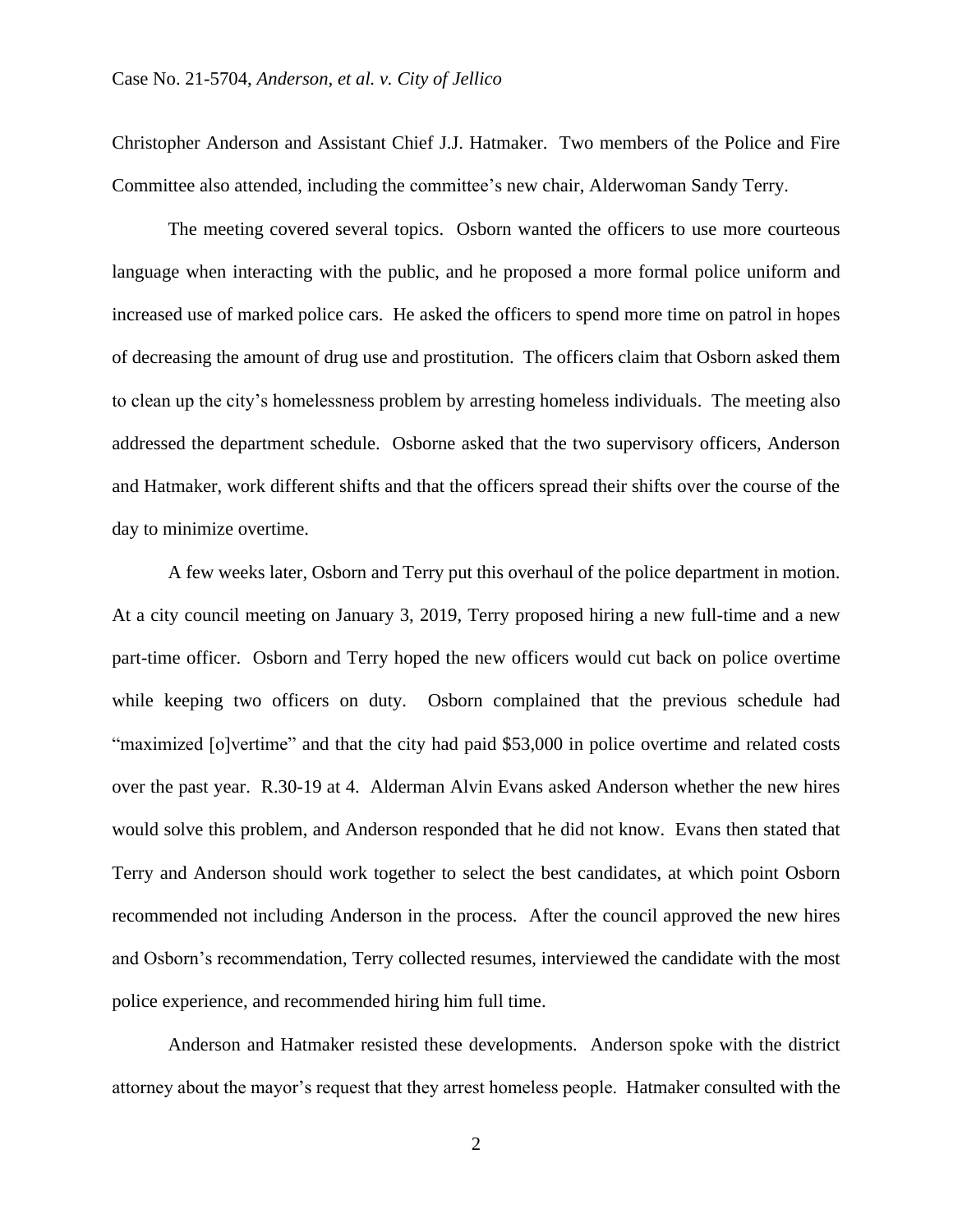Municipal Technical Advisory Service, an office within the University of Tennessee that provides advice on legal issues to municipal governments, about whether the mayor or police chief had authority to make hiring decisions and set schedules. Hatmaker also spoke with several council members about his concerns, and they encouraged him to raise them at the council meeting. Alderwoman Sarah McQueen testified that she and Hatmaker discussed suspending the rules of order in case Osborn attempted to use them to break from routine. "[U]sually," in her words, when the council had a meeting, "we would let the chief of police or [Hatmaker] speak when it was something to do with the police department. And it may not have been a line item on the agenda, but it was just known, if you have a department head and we're speaking about that department, that's a time for them to speak." R.30-5 at 10.

The next council meeting occurred on January 17, 2019. Anderson and Hatmaker attended. That was not unusual, as Anderson or Hatmaker typically attended every city council meeting and often spoke about law-enforcement policy at the meetings. Both men wore their uniforms to the meeting.

In the Police and Fire Committee's portion of the meeting, Alderwoman Terry presented her choice for the police department opening. Another alderman asked whether the police department had been consulted, and Terry invited Anderson to address the issue, as did McQueen, who stated that Anderson "would probably be the best person to talk about the policy procedure over the Police Department." R.30-13 at 6. Anderson stated that he knew Terry's chosen candidate and had no objection to him but argued that the chief of police should have a role in hiring decisions. Osborn countered that the Police and Fire Committee had hiring authority under a city ordinance and told Anderson to "have a seat." *Id.* at 7. Alderwoman McQueen moved, and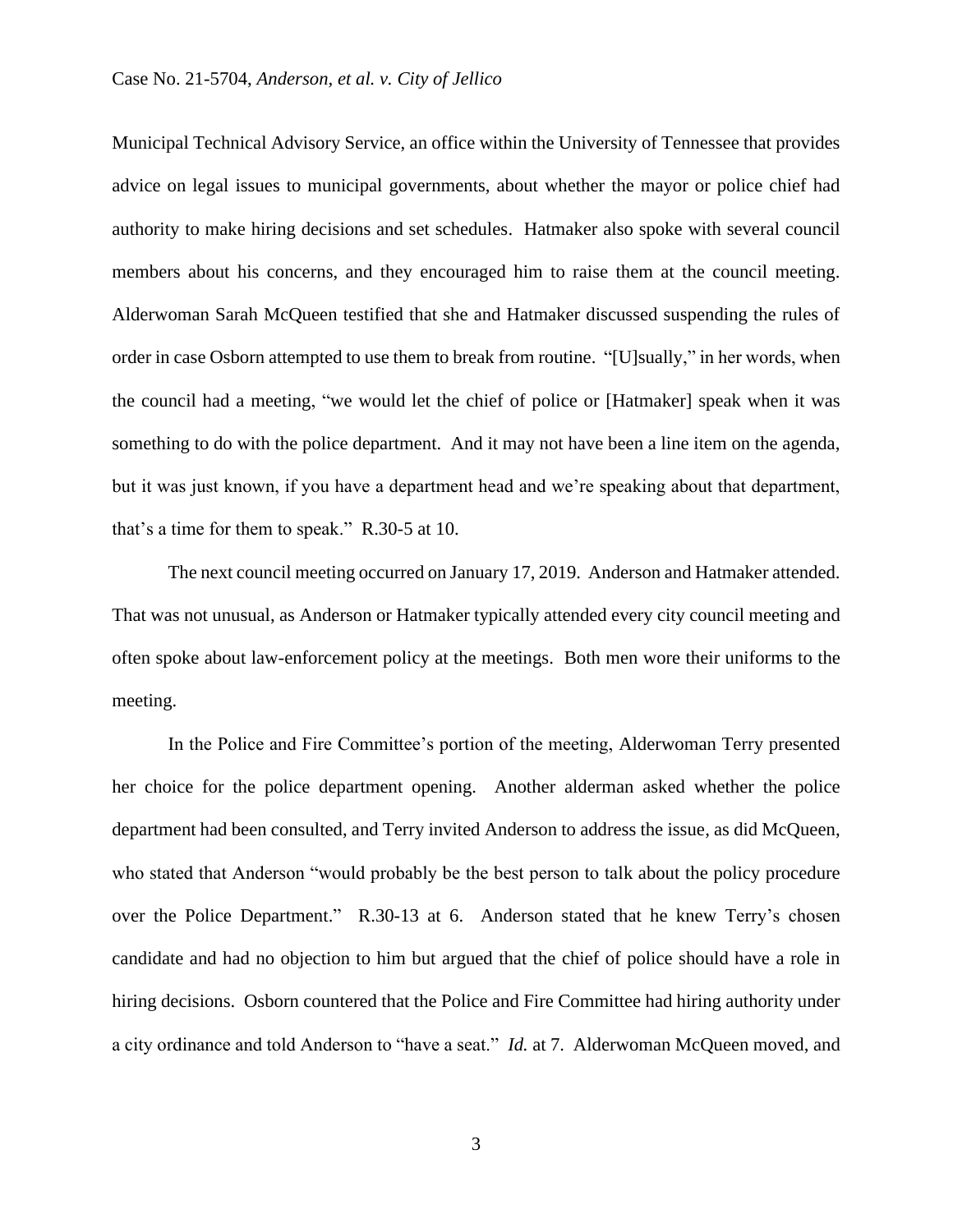the council agreed, to suspend the rules of order "to give the Police Officers a chance to voice their concerns as it is their duty to protect us." *Id.*

Hatmaker argued that the police chief controlled scheduling and hiring under the department manual. In response to McQueen's question about whether the police chief set the schedule, Hatmaker declared that police officers answered to "the Chief of Police, not the damn Mayor." *Id.* at 9. Osborn then told Hatmaker to "sit down." *Id.* At that point, Anderson asked to speak, insisting that the council "go ahead and take a vote to terminate me" because he did not want to have to deal with this friction for the rest of Osborn's term. *Id.* at 10.

At McQueen's invitation, Hatmaker read a statement into the record. Noting that "we are[] a Police Department like any other Police Department," he explained how scheduling only one police officer per shift would make it impossible for that officer to "work a wreck and then get called to a bank robbery or a school shooting." *Id.* at 13. He mentioned that "[t]his scheduling and this micromanaging is putting the safety of the public at risk." *Id.* at 14. After more objections to "micromanag[ing]" the department, he concluded that allowing the mayor to schedule police officers "is endangering your lives, your family's lives, [and] your school children." *Id.* at 14–15.

One week after the council meeting, Osborn suspended Anderson and Hatmaker for failing to follow the chain of command, disturbing a meeting, and violating other city policies. In February 2019, the Police and Fire Committee fired both officers. Anderson and Hatmaker sued the city on a variety of federal and state grounds, including a § 1983 First Amendment retaliation claim. The city moved for summary judgment. The district court granted the motion with respect to the federal claims and dismissed the state-law claims without prejudice to refiling them in state court.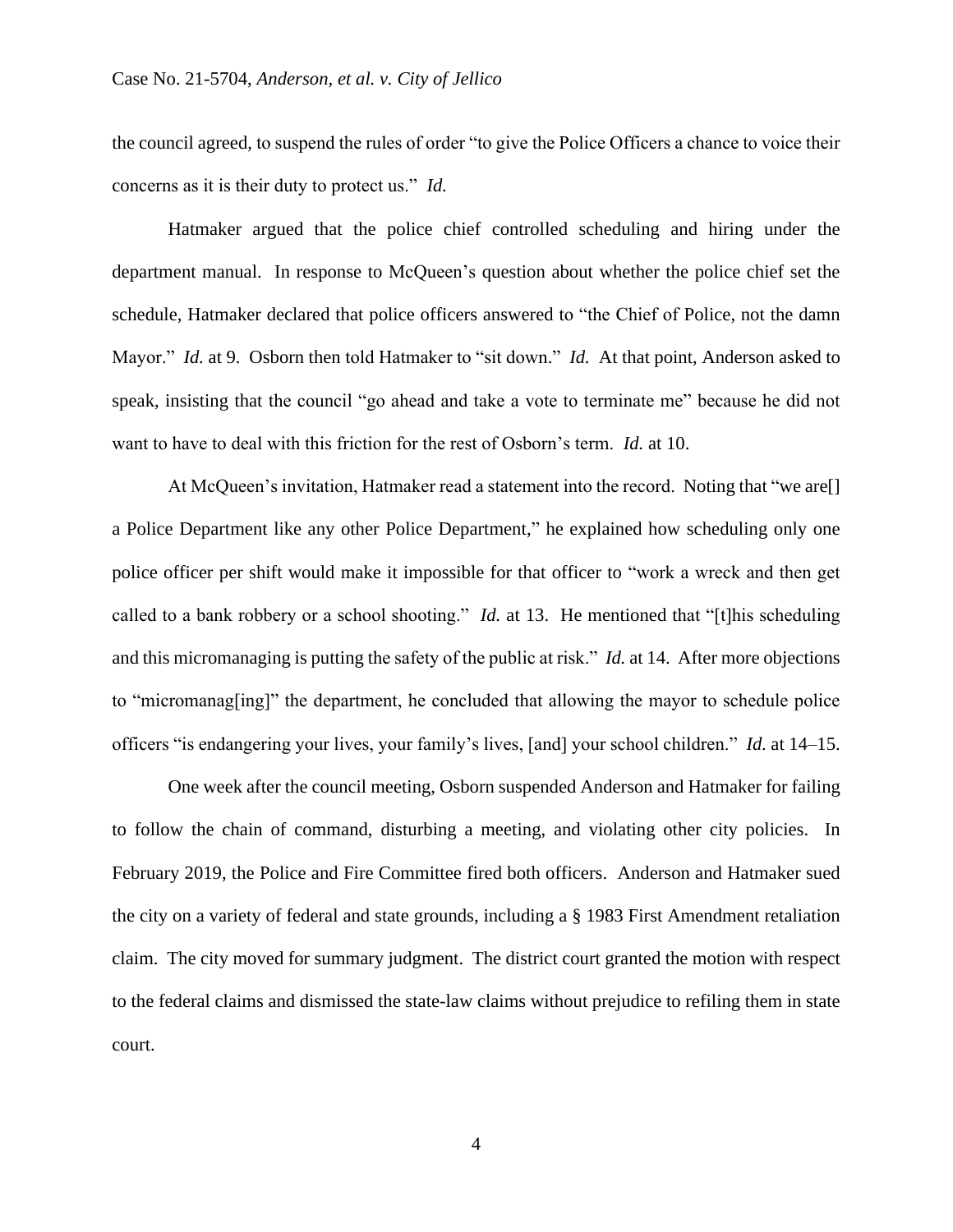II.

In order to hold the City of Jellico liable under *Monell v. Department of Social Services of the City of New York*, 436 U.S. 658 (1978), Anderson and Hatmaker allege that the mayor and aldermen's retaliation against them constitutes an official custom or policy of the city and that the city failed to train its officials concerning constitutional rights. But *Monell* liability does not arise in the absence of an underlying constitutional injury. *City of Los Angeles v. Heller*, 475 U.S. 796, 799 (1986). We thus need not delve into the city's customs or training if the First Amendment does not protect the officers' speech in the first instance. It does not.

*Garcetti v. Ceballos* paces out one of the boundaries of constitutionally protected speech by public employees under the First Amendment. 547 U.S. 410 (2006). It holds that employees who "make statements pursuant to their official duties . . . are not speaking as citizens for First Amendment purposes, and the Constitution does not insulate their communications from employer discipline." *Id.* at 421. *Garcetti* involved a deputy district attorney who alleged retaliation after he prepared a memorandum for his superiors recommending dismissal of a prosecution and criticizing the warrant prepared by the sheriff's department. *Id.* at 414–15. The Court held that "the fact that [the deputy] spoke as a prosecutor fulfilling a responsibility to advise his supervisor about how best to proceed with a pending case" was dispositive in denying him relief. *Id.* at 421.

"The critical question under *Garcetti* is whether the speech at issue is itself ordinarily within the scope of an employee's duties, not whether it merely concerns those duties." *Lane v. Franks*, 573 U.S. 228, 240 (2014). Several sharpening questions aid the inquiry: What was the "impetus" of the speech? How did it relate to "the employee's job duties"? What was the "setting" of the speech? Who was the "audience"? *DeCrane v. Eckart*, 12 F.4th 586, 596 (6th Cir. 2021).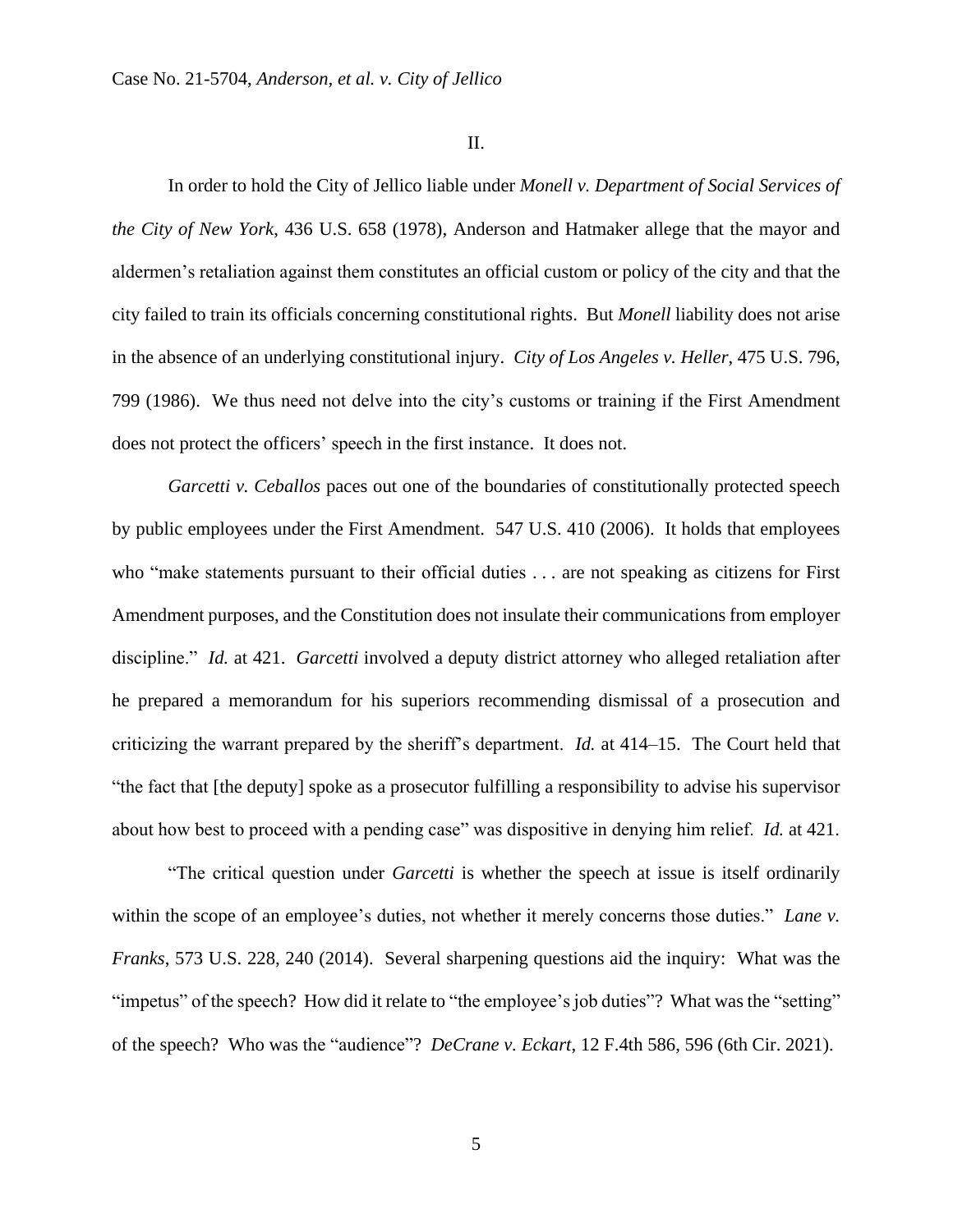Gauged by these considerations, Anderson and Hatmaker's speech was not protected. The speech fell squarely within their existing job duties, to start. As the senior officers in the department, Anderson and Hatmaker regularly attended city council meetings and weighed in on agenda items involving the police. The police manual documents that Anderson had the duty to "provide advice to the Board of Mayor and Alder[s] and governing body on matters pertaining to the Police Department." R.30-15 at 6. Although the manual does not establish the same with respect to Hatmaker, he had represented the police department at city council meetings in the past and had this "de facto" responsibility as well. *Weisbarth v. Geauga Park Dist.*, 499 F.3d 538, 544 (6th Cir. 2007) (noting that *Garcetti* "implicitly recognized" that "de facto duties can fall within the scope of an employee's official responsibilities"). Hatmaker also had another council-facing duty, presenting revisions of the department manual to the city attorney and council as part of his role as assistant chief. The officers spoke in line with these established duties when Alderwomen Terry and McQueen asked for their opinions during the Police and Fire Committee portion of the council meeting. The speech "owe[d] its existence to [the officers'] professional responsibilities." *Garcetti*, 547 U.S. at 421. Put another way, Anderson and Hatmaker would not have been asked to weigh in on department policies "but for" their position as police chief and assistant chief. *Evans-Marshall v. Bd. of Educ. of Tipp City Exempted Vill. Sch. Dist.*, 624 F.3d 332, 340 (6th Cir. 2010). "The key insight of *Garcetti* is that the First Amendment has nothing to say about these kinds of decisions." *Id.* at 342.

The setting and audience of the meeting reinforces the conclusion that the officers spoke as employees. They wore their police uniforms and spoke during the portion of the meeting reserved for official business as opposed to citizen complaints. And their audience was the governing body to which they reported. While the parties debate whether the mayor or committee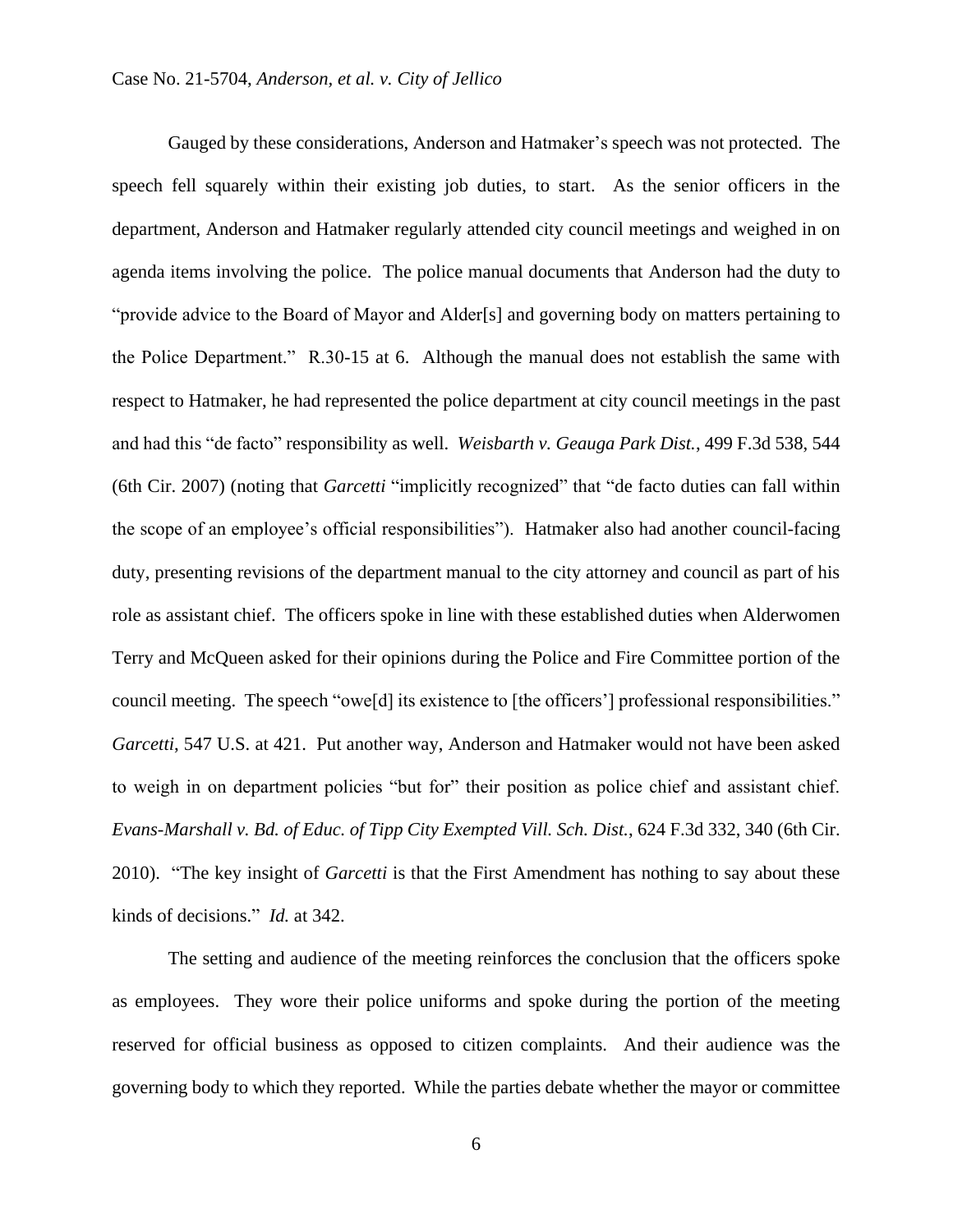stood within the officers' "chain of command," the city's municipal code does not equivocate. It says that the Police and Fire Committee "exercise[d] general control of and supervision over the police and fire departments, their officers, [and] members," R.24-1 at 38, and the police manual states that the mayor is the "executive officer" of the department and the board (the mayor and aldermen) is its "governing body," R.30-15 at 5. The reality that other citizens were present at the meeting does not change the identity of Anderson and Hatmaker's immediate audience: elected officials who had the power to fire them.

Since *Garcetti*, we have applied these principles in other retaliation cases, all in ways that defeat the officers' claims. *Wood v. 36th District Court* held that there was no constitutional violation when a court fired a magistrate judge for notifying her superiors about allegedly illegal practices in the way the court approved search warrants and conducted arraignment hearings. No. 21-1313, 2022 WL 500654, at \*1–2 (6th Cir. Feb. 18, 2022). The speech, we held, was made in connection with her official duties to "provide<sup>[]</sup> oversight and guidance to the Court's other Magistrate Judges" and "address potential legal and civil rights violations." *Id.* at \*5. And the audience of her speech, as here, was "within her chain of command": the chief district judge who had the power to remove her from her position. *Id.*

A police officer's memo to his superior protesting cuts to the department's police dog training program likewise counted "as a public employee carrying out his professional responsibilities." *Haynes v. City of Circleville*, 474 F.3d 357, 364 (6th Cir. 2007). And a county medical director spoke "as an employee" when he wrote to his organization's board protesting changes to his hours and compensation, because he raised these concerns based on his position as the medical director. *Nair v. Oakland Cnty. Cmty. Mental Health Auth.*, 443 F.3d 469, 478 (6th Cir. 2006). The throughline of all these cases is that each officer "spoke in [his] capacity as a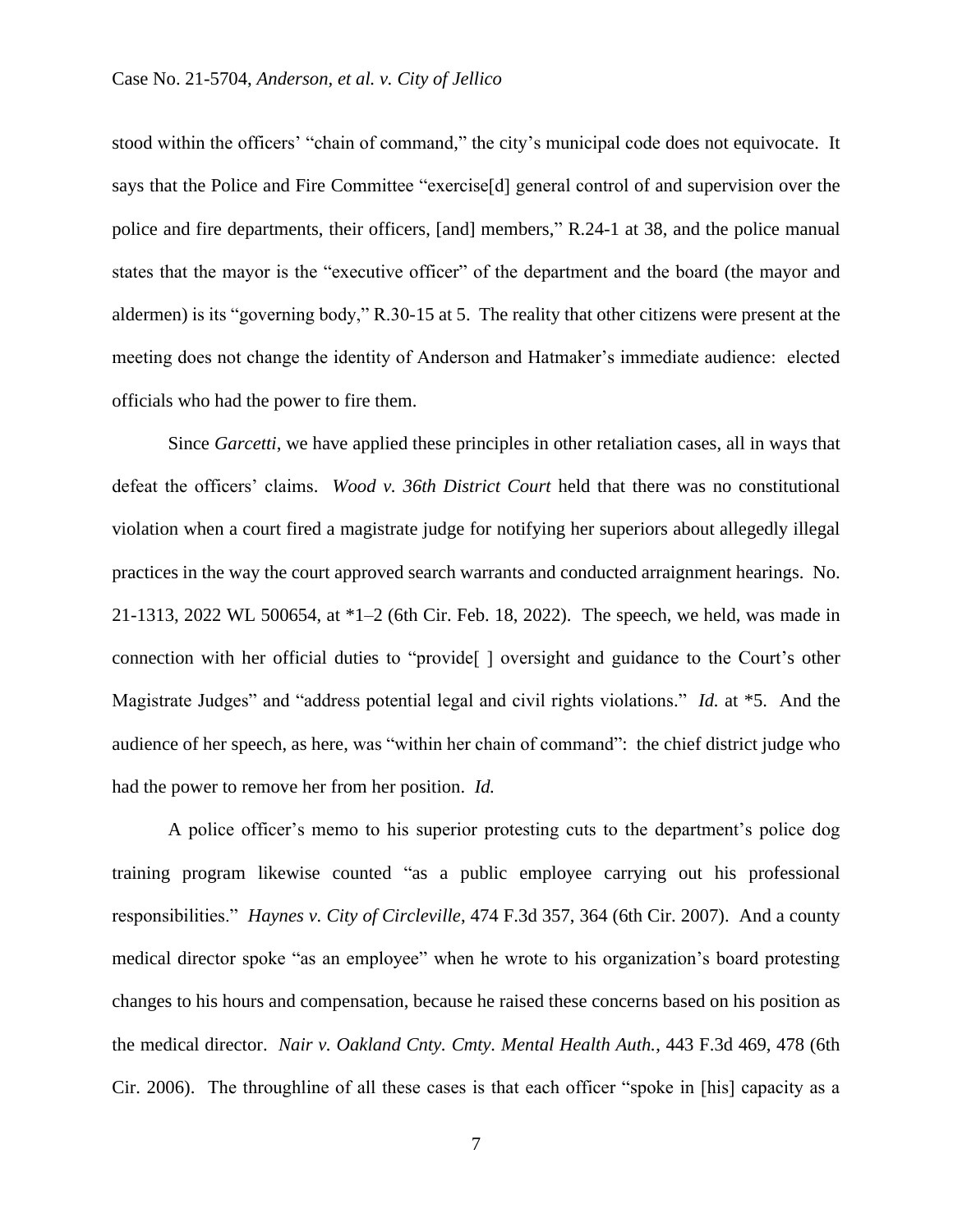public employee contributing to the formation and execution of official policy." *Mills v. City of Evansville*, 452 F.3d 646, 648 (7th Cir. 2006).

The officers' contrary arguments do not gain traction. Invoking *DeCrane*'s observation that we examine the "impetus" for the speech, they argue that they attended the meeting to expose Osborn's alleged abuses of power. But *DeCrane* did not rewrite *Garcetti* to mean that any publicspirited motive (in truth mixed motive) for speaking transforms employee speech into citizen speech. We merely explained that we determine impetus by asking whether "an employee speaks to fulfill a job duty" and consequently "[t]his question, of necessity, requires us to identify the employee's job duties." *DeCrane*, 12 F.4th at 596. If this question simply asked what the employee intended to speak about when he began his communication, there would be no "necessity" that we look to his job duties in determining the impetus for his speech.

The officers point to Alderwoman Terry's statement that she thought they were speaking as citizens during the council meeting. But *Garcetti* does not look to the subjective impression of observers of the speech in determining whether the speaker spoke as a citizen or as an employee. It asks whether the individual spoke in connection with his official duties. In the minutes for the meeting, Alderwoman McQueen called on "the Police Officers" to give their views on law enforcement policy. R.30-13 at 7. As a matter of practice, at least one officer or the other attended every council meeting to express his official views on police policy. In this instance, moreover, several council members encouraged Anderson and Hatmaker to address Osborn and the Police and Fire Committee's changes so that the council could "hear the whole situation out." R.30-2 at 6. That Anderson and Hatmaker were "asked by [their] employer . . . to comment about the very matters that [their] speech addressed" undermines the claim that their speech was made outside the scope of their official duties. *Weisbarth*, 499 F.3d at 544.